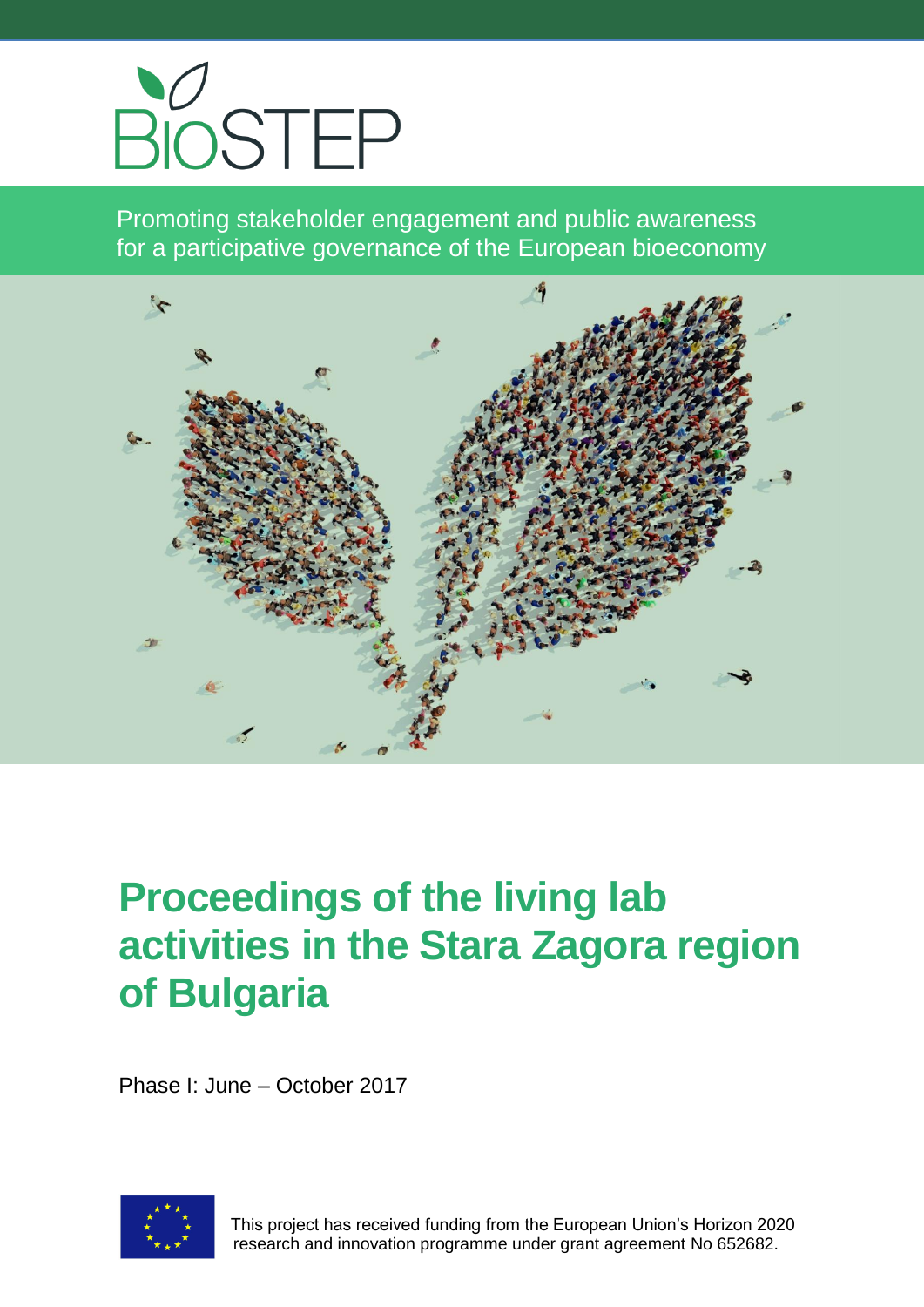#### **ACKNOWLEDGMENT & DISCLAIMER**

This project has received funding from the European Union's Horizon 2020 research and innovation programme under grant agreement No 652682. Neither the European Commission nor any person acting on behalf of the Commission is responsible for how the following information is used. The views expressed in this publication are the sole responsibility of the author and do not necessarily reflect the views of the European Commission.

Reproduction and translation for non-commercial purposes are authorised, provided the source is acknowledged and the publisher is given prior notice and sent a copy.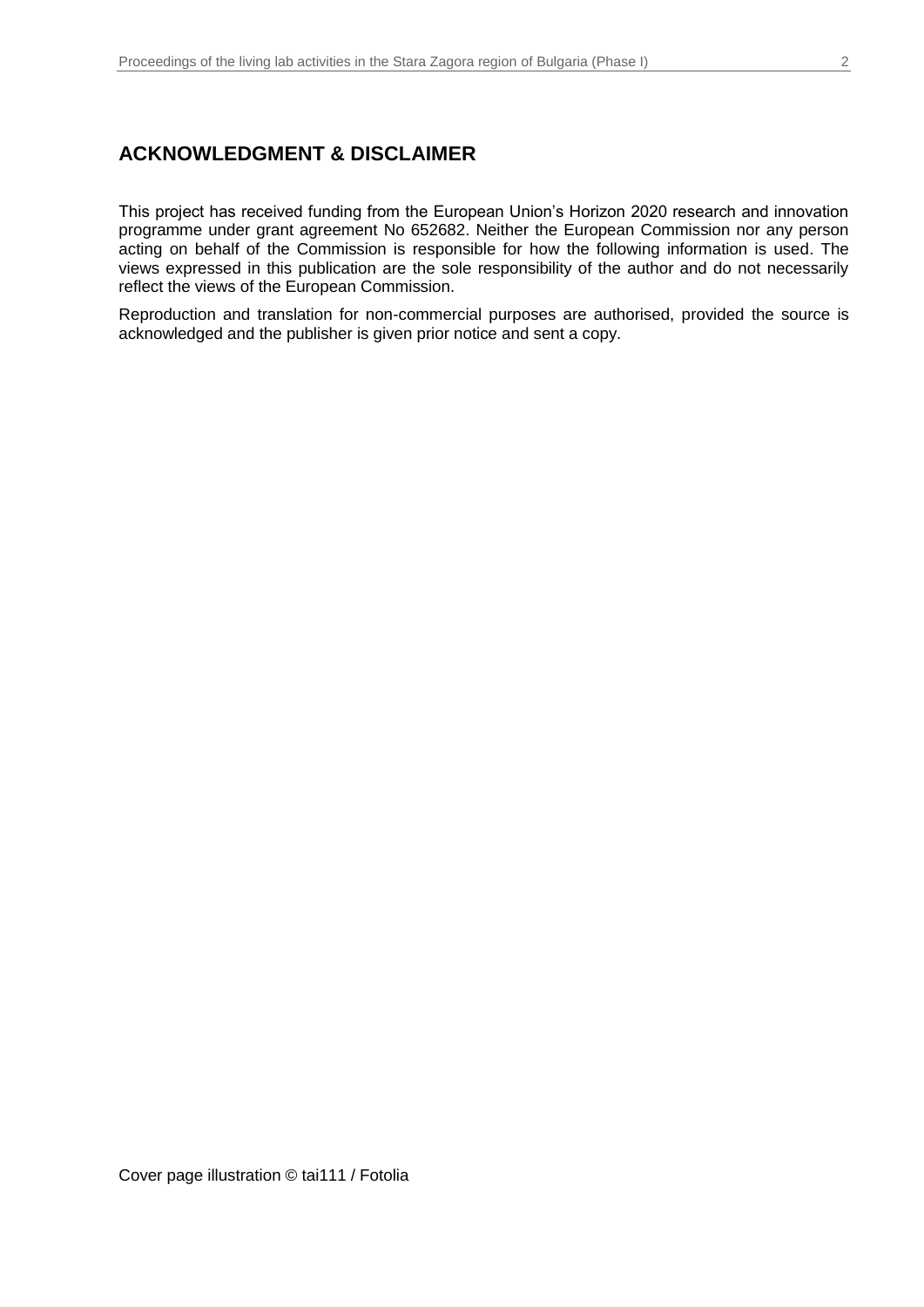### **KEY MESSAGES**

This document summarises the discussions, outcomes and findings of the first phase of BioSTEP's living lab activities that took place between June and October 2017 in the Stara Zagora region of Bulgaria. During this first phase, the participants in the living lab discussed objectives and concrete ideas for the long-term development of the regional bioeconomy. They exchanged thoughts on the existing advantages and available natural resources that the region has for the development of production of bio-based products. Participants also discussed possible measures to mobilize the existing scientific potential in support of the bioeconomy development, and their ideas for addressing key regional issues, such as public awareness, the need to promote bio-based products, the deserted high altitude lands, unemployment, the expanding the scope of development, the use of ethereal-oil crops, etc. The following key messages emerged from these discussions:

- The region has a well-developed industrial capacity, with a favourable structure for production and processing facilities. These facilities are a very important factor and a stable base for the development of the region's bioeconomy and the introduction of modern innovative technologies in the production and processing of bio-based products of plant and animal origin, as well as the creation of new products.
- The region contains sufficient scientific potential to develop innovative technologies to make full use of natural resources and deploy non-waste technologies for environmental protection.
- Integration between actors is key to creating new opportunities and fully developing the natural resources and local capacities. Associating them horizontally will help reduce market risk and increase market power. One idea that all participants supported was the establishment of clusters with separate production units. Vertical integration between them will contribute to better control of value added, and not just for the actors in the chain.
- The bioeconomy in the area has a stable base for development, given the specific natural conditions for growing essential oil and healing crops, cotton and durum wheat.
- Coordination of activities and combining production with other activities typical for the region, such as (eco)tourism, balneotherapy, aromatherapy, cultural tourism, creation of specific regional branded products and their promotion on the market guarantees a sustainable development of this activity.
- It is necessary to increase the involvement of local authorities and civil society in solving broadly supported strategic objectives related to the development of the region's bioeconomy in order to achieve socio-economic impact.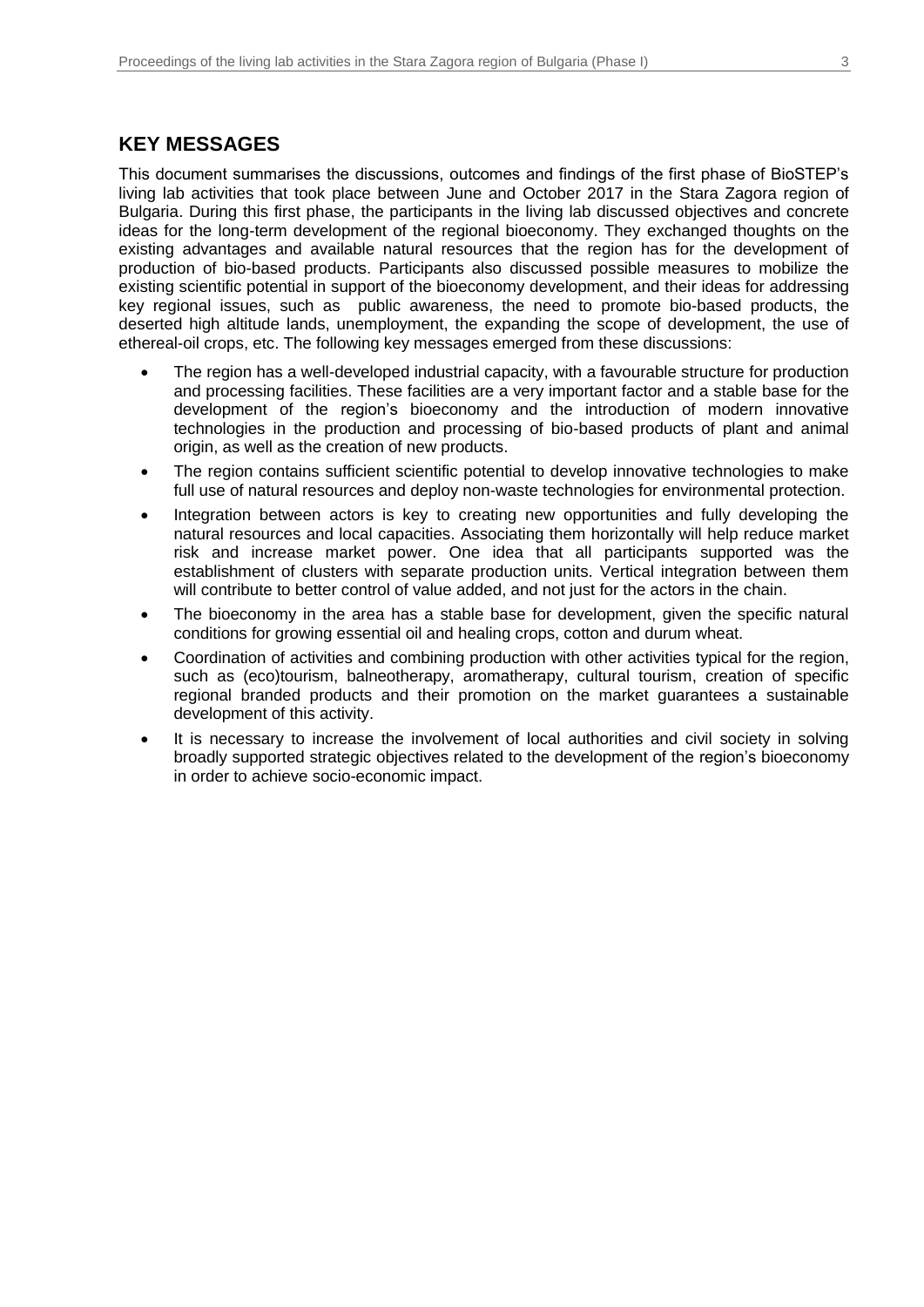As part of its stakeholder engagement activities, the BioSTEP project aimed to design and implement so-called "living labs" to test good practices at the regional level. A living lab is a kind of public-private (and people) partnership that promotes shared open innovation among stakeholders who work in the same geographical area. The living lab approach is an innovative concept, where citizens and end users take an active role in so-called user-driven processes of innovation that could range from new products/processes or services to concerted regional strategies or policies/legislative proposals. Living labs allow for interactive communication amongst actors in order to find innovative solutions to common needs. In this way, living labs can help connect research and academia, centres for local development, organisations of the manufacturing sector like chambers of commerce, business clusters, trade associations, business incubators and experts as well as municipalities and other (local) government representatives.

Specifically, BioSTEP applied and tested tools for participative governance of the bioeconomy in two regional case studies in Italy (Veneto) and Bulgaria (Stara Zagora). In the context of the living labs, relevant stakeholders discussed alternative programmes of measures and their socio-economic and environmental impacts. The outcomes of the discussions are supposed to support regions in formulating appropriate and effective programmes of measures to foster their regional bioeconomies.

The living lab activities in the Stara Zagora region of Bulgaria were split into two phases: the first phase focused on concept mapping and the second phase focused on the development and discussion of concrete (policy) measures to support the development of the bioeconomy in the Stara Zagora region. The purpose of the first phase meetings was to listen to the views of all relevant stakeholders on the prospects for the development of the bioeconomy, the current problems and to discuss measures and policies that would contribute to encourage producers.

As a prelude to the final October meeting closing the first phase of the living lab activities, our team had regular contacts with a number of stakeholders in the target region. Several meetings got together representatives of local authorities, such as the regional government, non-governmental organisations, such as the local business support organisations, the Thracian University and other scientific institutions. The idea behind these meetings and contacts was to identify the local practices, the existing capacities and natural resources, the potential of development for the bioeconomy and its related processes, with the final aim to develop a strategic vision for the region on how to further work in this new field.

# **Meeting 1: Brainstorming**

On 2 June 2017, morning, a meeting gathered seven representatives of the scientific circles (Thracian University, Institute of Roses and Essential Oil Crops, Agrarian Institute). The purpose of the meeting was to hear the views of the various participants about the region's potential, existing practices, and to find good practices to publicised in order to attract public attention to these products and encourage bioproducers in the region. Attendants also discussed specialties within the university's curricula that can provide future specialists to support the region's bioeconomy development. The discussion outlined several aspects and challenges key to this region, including:

- Ethereal-oil cultures
- Durum wheat
- Lands for re-cultivation (areas in the region close to mining and quarrying facilities)
- Problems of animal breeding in the region

Stakeholders raised these topics because they require the pooling of efforts by all stakeholders, dedicated political will and interest, as well as concrete measures to address them properly. Amongst others, stakeholders discussed the potential of developing a strategy for the deployment of a bioeconomy in the region, with the establishment of specific tasks and their timing that would need to be implemented.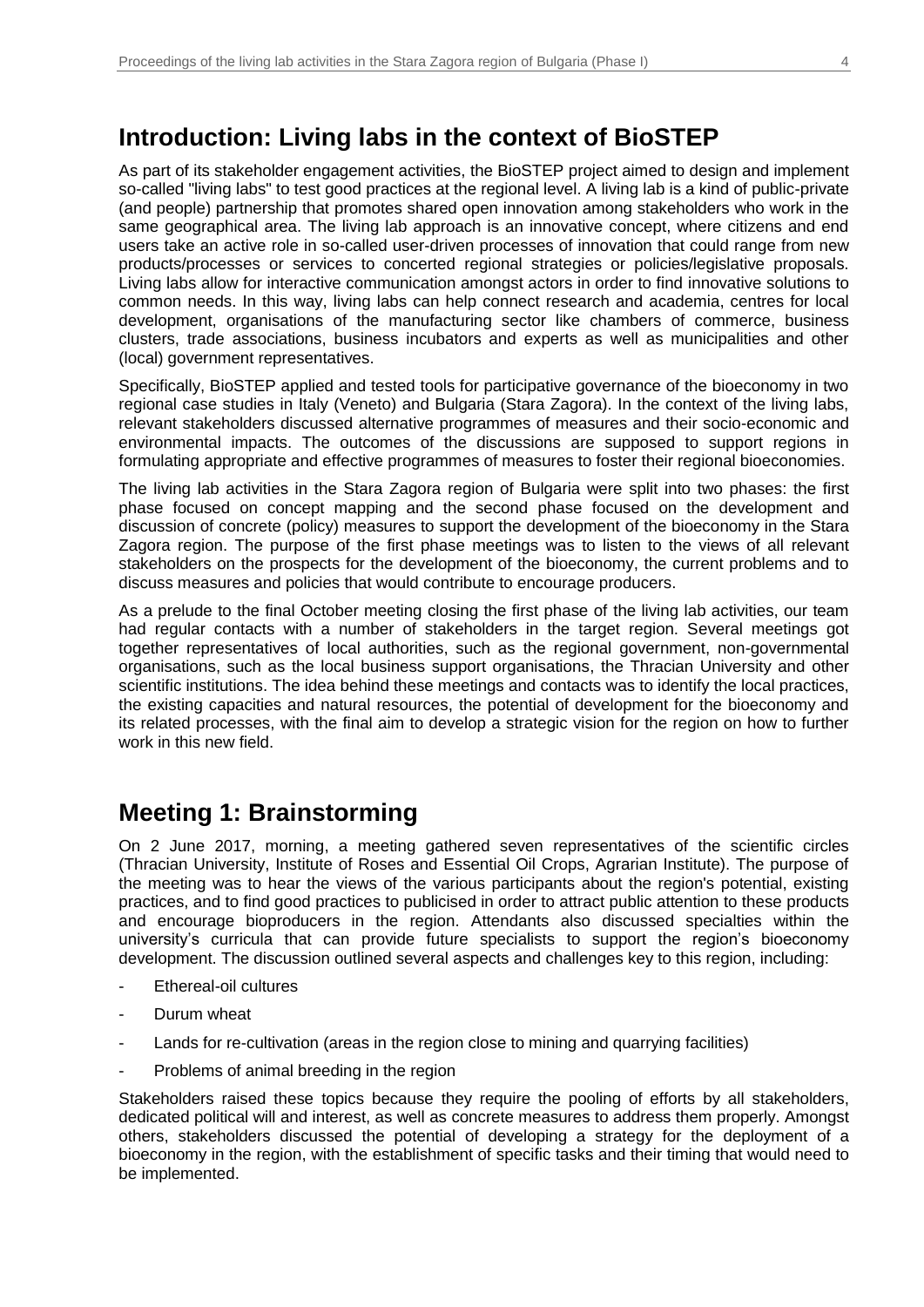# **Meeting 2: SMEs and the bioeconomy**

On 2 June 2017, an afternoon meeting was held with seven representatives of the civil society - the chamber of commerce and industry, the Stara Zagora Industrial association, and the Regional Development Agency. During this meeting, participants examined opportunities for creating small and medium-sized enterprises producing bio-based products, the need to associate individual actors along the chain to preserve the value added in the region and to enhance the competitiveness and sustainable development. Among other topics discussed were the difficulties encountered by small and medium-sized enterprises in placing their products on the market, the lack of opportunities for direct sales despite the quality of the products, and measures that can be undertaken at regional level to create more favourable conditions for development of companies producing bio-based products.

# **Meeting 3: Local authorities and the bioeconomy**

On 20 July 2017, a meeting convened in the Regional Government of the Stara Zagora region with the participation of the Regional Governor and experts from the Municipality and the Regional Government. After presenting the objectives and activities of the BioSTEP project, the discussion focused on the region's capabilities, such as natural resources, industrial capacity and skilled labour force. Participants also discussed the possibilities for re-cultivation of polluted soils from thermoelectric power stations, utilisation of waste, and the construction of biogas plants. Participants expressed their willingness to join in further discussions and to assist in the preparation of a specific work programme.

Fourteen people, representatives of local authorities, academics and civil society, took part in the first phase of the living lab.

## **Meeting 4: Joint stakeholder meeting on 13 October**

Dedicated to the organic cultivation of essential oil crops and the production of essential oils, the final living lab meeting of Phase I was organised as a public event and brought together representatives of the Regional government, the Municipality, the State fund "Agriculture", the Chamber of Commerce and the Industrial Association of Stara Zagora, the Agency for Regional Development, the Bulgarian bio-association, Thracian University, Varna University of economics, the Institute of Roses and Essential Oil Cultures, and representatives of companies.

At the beginning of the meeting, Prof. Pavlov from the Thracian University briefly presented the main elements of the drafted strategic document for development of the bioeconomy in the Stara Zagora region. The presentation described the mission and objectives of the development of the bioeconomy in the region and the main tasks that arise from it. The document reviews the state of the region, the processes and products of the bioeconomy, as well as the existing legal requirements for bio-based products. The main directions for development of the bioeconomy in the region and the specific priority objectives, tasks and activities were presented, too. It was explicitly pointed out that the document is an open draft and it is to be distributed among companies, local authority experts and civil society in order to be discussed and refined within the next month.

The following presentations and discussions focused mainly on the biologically grown ethereal-oil crops and the production of essential oils, and data of experts from the scientific institutes about the state of the sector were mentioned together with the most common problems. The presentations showed that recent years have seen a displacement of the cultivation of these crops in other regions, which do not have the specific natural features of the Stara Zagora region and thus do not achieve the same quality of essential oils. This stimulated a discussion on the causes of the problem and appropriate measures to be taken. It was also emphasised that yields per single area are increasing, which speaks of the experience gained and the scientific developments for growing these crops in the area.